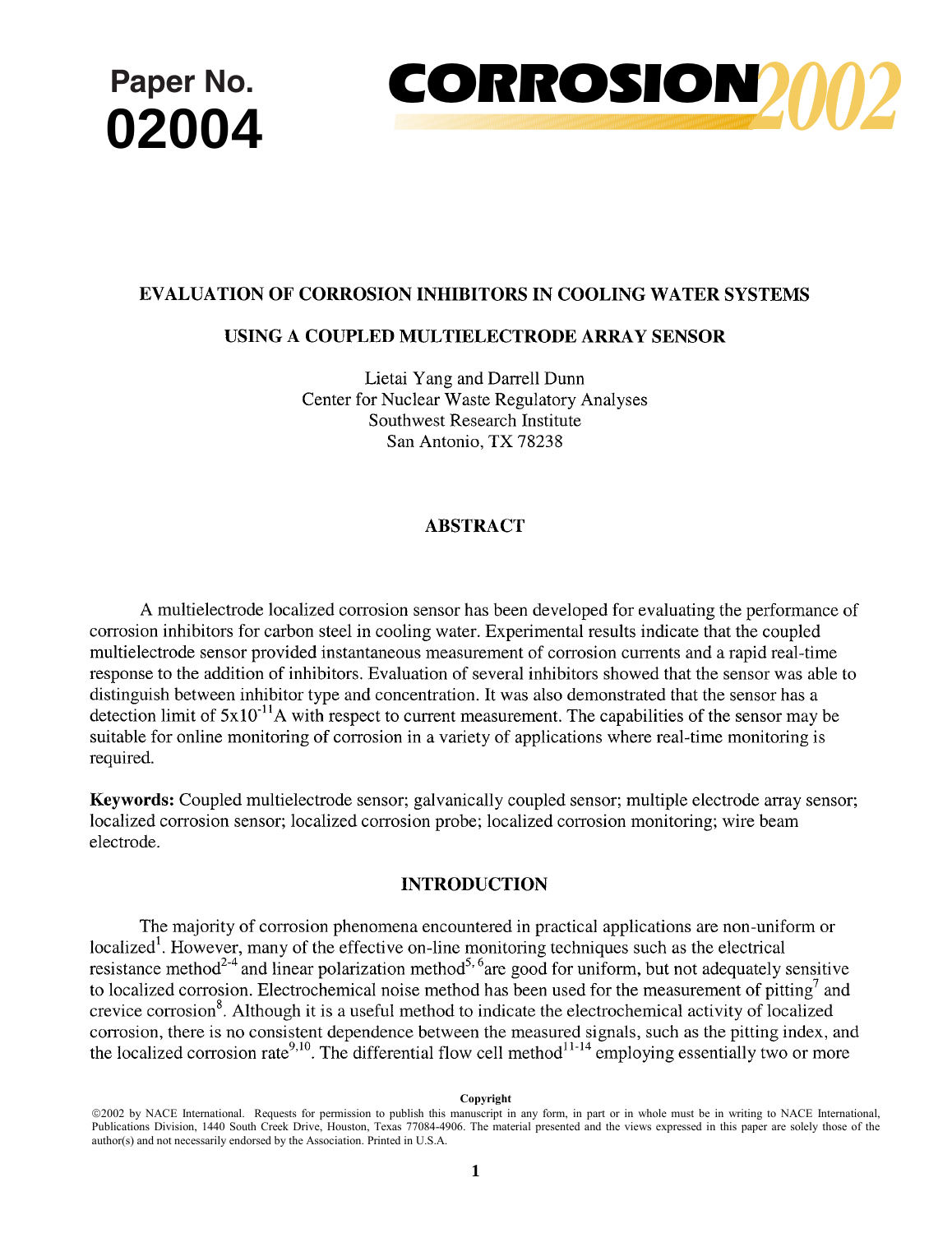electrodes that are made of identical corrodible metals relies on the measurement of the current through a zero resistance ammeter which couples the electrodes together, to predict localized corrosion. As this method requires the forced movement of the electrode or the solution, especially the cathode relative to the solution, the current between the slow moving anode and the fast moving cathode does not represent the true corrosion current flowing from a corroding site to a non-corroding site of a metal under localized corrosion. Furthermore, localized corrosion, pitting for example, usually focuses on an area that is significantly smaller than the large slow moving electrode (0.3 to 0.5 cm<sup>2</sup>) used in the differential flow cell. Prediction of the localized corrosion damage based on the current measured from a large surface area may not be reliable. This paper presents the real-time measurement results obtained during the evaluation of corrosion inhibitors for carbon steel corrosion in cooling water using a coupled multielectrode sensor $^{15}$ .

#### **EXPERIMENTS**

The schematic diagram of the coupled multielectrode array sensor is given in Figure 1. It is similar to the coupled wire beam electrode used by previous investigators  $16,17$  except the coupling of the electrodes are through resistors, which allow the use of a high resolution voltmeter instead of a zero resistance ammeter. The principle of this sensor and the auto-switching and electrode location mapping software have been described previously<sup>18</sup>. All sensing electrodes were made from 1-mm diameter 1010 carbon steel (UNS G10100) wire. The insulation on the wire sensing elements was either epoxy, or PTFE film. The sensors were polished to 600 grit prior to the start of every test. Two commercial corrosion inhibitors for carbon steel in cooling water systems, called Type A, and B in this paper respectively, and several chemical compounds that are known to have corrosion inhibiting effect were used in the experiments. The Type A inhibitor is a molybdate based and the Type B inhibitor is a nitrite based. The chemical compounds are sodium nitrate<sup>19</sup> and benzotriazole  $(BZA)^{20}$ .

The experiments were conducted in a 3-L glass cell, filled with 2 L tap water, at room temperature. Typical chemical analysis results of the tap water are given in Table 1. The tap water was aerated, by bubbling compressed  $CO<sub>2</sub>$ -free air, for at least 1 hour before the start of the experiment. Continuous aeration was maintained during the course of the experiment. The solution was also manually stirred every time an inhibitor was added to the cell.

## **RESULTS**

#### **Commercial Inhibitors**

Figures 2 and 3 show typical responses of the currents measured from the different electrodes of the coupled multielectrode sensors to the additions of commercial inhibitors. Figure 2 also shows the sensor currents when the sensor was placed in air and in de-ionized water. The signals for Figure 2 were obtained with 24-electrodes that were freshly polished prior to the start of the measurement. The signals shown in Figure 3 were obtained from an eight-electrode sensor. As shown in Figure 2 the currents from the 24-electrodes increased slightly when the sensor was changed from air to de-ionized water and increased significantly with the most negative current (maximum anodic current) reaching  $3.0\times10^{-6}$  A when the sensor was changed to tap water. Shortly after the sensor was immersed in tap water, a peak of maximum anodic current was recorded. Afterwards, the current decreased slightly and approached a steady state value of approximately  $2.4 \times 10^{-6}$  A. The decrease in current is consistent with the formation of corrosion products on the electrode surfaces. Immediately after the addition of the Type A commercial inhibitor, the most negative current decreased abruptly to  $1 \times 10^{-7}$  A. As shown in Figure 3, the most negative current of the eight-electrode sensor decreased sharply upon the addition of the Type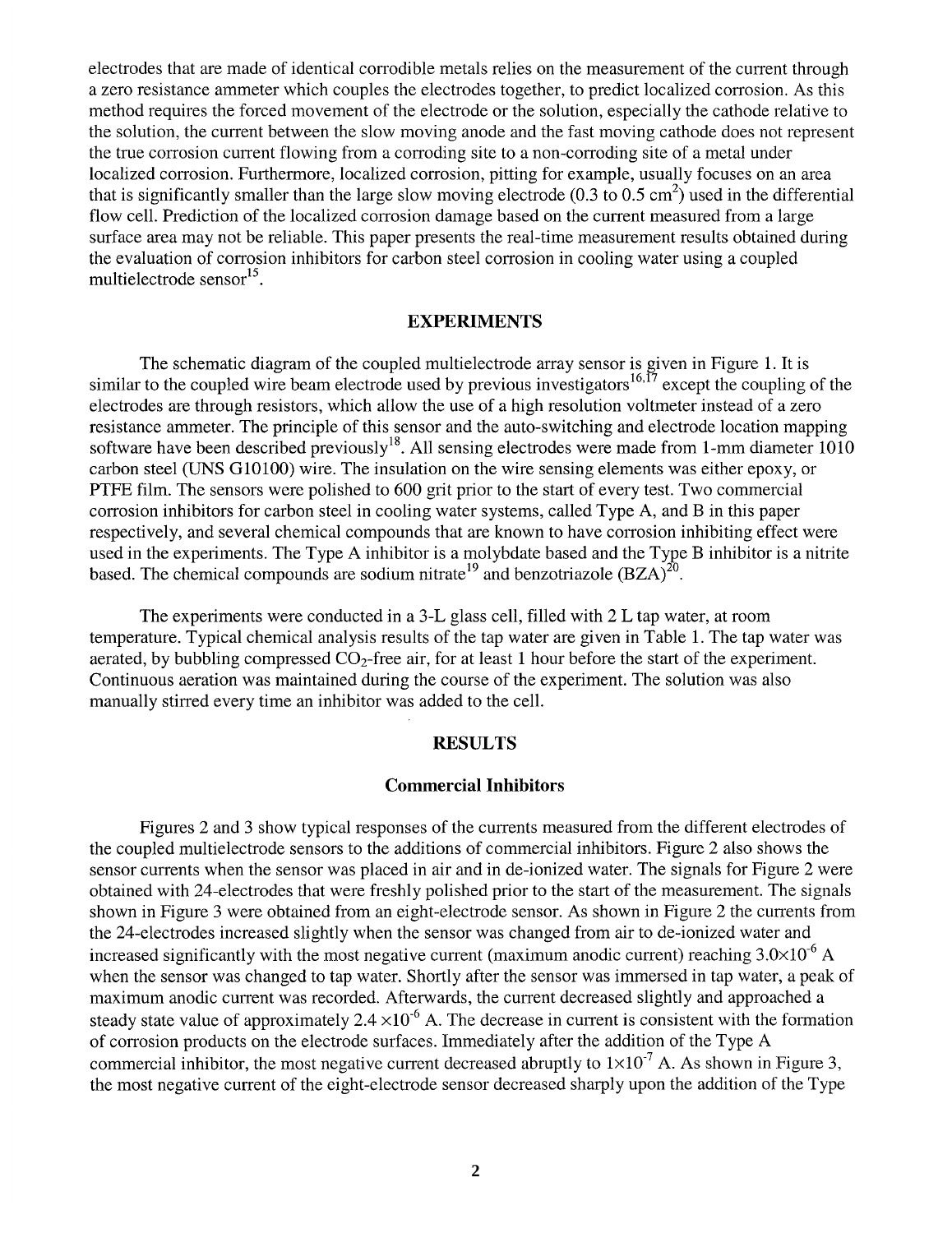B commercial inhibitor to the tap water. The monitored response of the sensor electrodes revealed no increase in current many hours after the inhibitors were added and suggested continuous suppression of corrosion.

As reported earlier<sup>18</sup>, the currents measured from a 25-electrode Type 304 (UNS  $\frac{\text{30400}}{\text{m}}$ ) stainless steel sensor can be described by normal distribution. Therefore, the standard deviation of the measured currents from the multielectrode sensor can be used to estimate the current that is the most anodic among the measured values. Thus the standard deviation is an effective indicator for localized corrosion. The standard deviation signals corresponding to Figures 2 and 3 and the more detailed inhibitor addition information are given in Figures 4 and 5. As shown in Figure 4, the standard deviation of the 24 currents shown in Figure 2 decreased from  $6.5 \times 10^{-7}$  to  $2.0 \times 10^{-8}$ A immediately after the addition of 2.5 ml/L inhibitor A and gradually decreased to about  $1.8 \times 10^{-8}$  A in about 18 hours. Further addition of the inhibitor up to 7.5 ml/L had no improvement on the inhibition effect. Figure 2 also shows that the sensor signal with the respect to the standard deviation in air is approximately  $1\times10^{-8}$  A. This high value might be due to the corrosion of the carbon steel electrodes under water film that was not properly removed after the exposure in the de-ionized water. A measurement in air at the end of the same experiment verified that the background sensor signal with the respect to the standard deviation was approximately  $5\times10^{-11}$  A when the sensor electrodes were carefully dried. This indicates that the sensor has a detection limit at least  $5x10^{-11}$  with respect to corrosion current. As shown in Figure 3, significant inhibition effects started at the concentration of the Type B commercial inhibitor as low as 0.25 ml/L. After the addition of 0.25 ml/L, the standard deviation of the 8 currents as shown in Figure 3 decreased from  $1\times10^{-7}$  to  $2\times10^{-9}$  A. Further addition of the Type B commercial inhibitor at concentrations up to 8 ml/L had no improvement on the inhibition effect.

Further experiment with small step changes in the concentration of the Type A commercial inhibitor shows that the minimum effective concentration of the inhibitor in the test environment is between 0.5 to 1.5 ml/L. Although the sensor used to obtain the results as shown in Figure 6 is the same as that used for the results shown in Figure 4, the standard deviation of the currents in tap water as shown in Figure 6 are significantly lower than those as shown in Figure 4. This might be because the history of the sensor electrodes for Figure 6 is different from the history of the sensor electrodes for Figure 4. Prior to the experiment for Figure 6, the sensor had been used in the experiment for the evaluation of the Type A commercial inhibitor (Figures 2 and 4). Although the sensor electrodes were washed in water using soft brush and rinsed with de-ionized water for several times, traces of the Type A commercial inhibitor may still present on the surfaces of the electrodes after the Type A inhibitor exposure and the sensor electrodes had became less susceptible to localized corrosion than the freshly polished surface.

## **Other Inhibitors**

The measured responses of the standard deviation signals of the carbon steel sensors to the addition of  $\text{NaNO}_3$  and Benzotriazole (BZA) are shown in Figures 7 and 8 respectively.

The localized corrosion indicator of the sensor, standard deviation of currents, as shown in Figure 7 suggests that  $NaNO<sub>3</sub>$  is not effective for the inhibition of localized corrosion of 1010 carbon steel under the test conditions. The standard deviation of the current was approximately  $6.0 \times 10^{-7}$  A after exposure to fresh tap water. The addition of 50 ppm  $NaNO<sub>3</sub>$  resulted in a slight decrease in the standard deviation of the current. Increasing the  $NaNO<sub>3</sub>$  concentration to 1000 and subsequently 2000 ppm decreased the standard deviation of the current by a factor of 3. After the addition of up to 4000 ppm (wt) NaNO<sub>3</sub> the standard deviation was still above  $1\times10^{-7}$  A.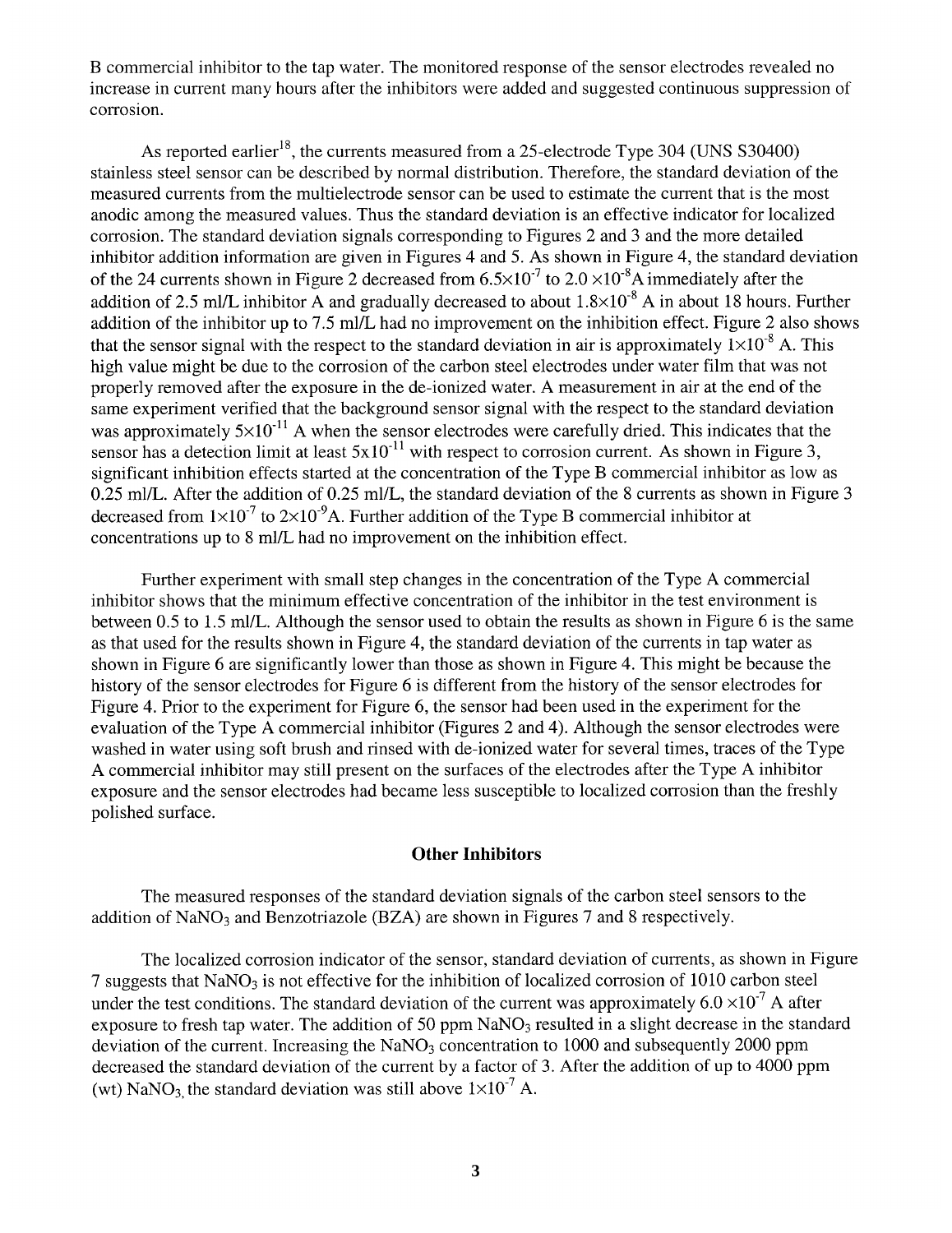Figure 8 shows the localized corrosion indicator of the sensor obtained for the BZA inhibitor test. Without the addition of the inhibitor, the standard deviation of the current is near  $5.0 \times 10^{-7}$  A. Addition of either 50 or 100 ppm BZA did not result in a substantial decrease in current. The addition of 500 ppm BZA decreased the standard deviation of the current to less than  $6 \times 10^{-9}$  A. Subsequent increases in the concentration of BZA resulted in slightly lower currents with the lowest measured standard deviation of the current near  $2\times10^{-9}$  A. These results suggest that BZA is inhibitive at a concentration between 100 to 500 ppm(wt).

#### **DISCUSSIONS**

The preliminary results obtained in this study indicate that the galvanically coupled multielectrode sensor can be used to evaluate the effectiveness of inhibitors. The response of the sensor was dependent on both the type of inhibitor used and the concentration of the inhibitor. The results shown in Figure 4 indicate that 2.5 mL/L of inhibitor A is sufficient to provide an inhibiting effect for carbon steel. Increasing the inhibitor concentration did not result in a decreased standard deviation of the sensor currents. As shown in Figure 5, inhibitor B was more effective than inhibitor A. With 0.25 mL/L, the standard deviation of the carbon steel sensor currents was reduced to values that were 10 times less than observed with inhibitor A. Low standard deviation signal was also observed with BZA (Figure 8). On the other hand, the probe did not indicate that  $NaNO<sub>3</sub>$  was an inhibitor for carbon steel in tap water.

Because the composition of the commercial inhibitors used in this study are not known, a comparison of the inhibitor performance can only be made by comparing the value of the standard deviation of the current with and without the addition of inhibitor. It should be noted however that the concentration of the inhibitors used to suppress corrosion is not trivial. For many applications such as cooling water systems, the inhibitor concentration necessary to suppress corrosion may exceed allowable environmental restrictions. In these cases the careful selection of inhibitor and continuous monitoring of corrosion may be necessary to protect the component and maintain compliance with environmental restrictions. The response of the multielectrode sensor allows the evaluation of inhibitor performance, which may be useful in the selection of inhibitor. In addition, the sensor can potentially be used for on-line monitoring of corrosion rates to insure that sufficient inhibitor concentrations are used to prevent corrosion without the use of excess inhibitor concentrations.

The on-line monitoring of a corrodible component such as a heat exchanger or cooling water tower can be made more effective by using monitoring methods that can both detect and assess upset conditions. The multielectrode sensor may be used to predict corrosion based on the maximum anodic current from the sensor. As the directly measured maximum anodic current as shown in Figures 2 (Electrode #15) and 3 (Electrode #E6) depends on the information from only one of the many measured values and therefore has a greater uncertainty, statistical methods may be used to derive the maximum anodic current using the information from all the electrodes. In our previous analysis<sup>18</sup>, the maximum anodic current,  $I_{\text{max}}$ , was estimated by:

$$
I_{\text{max}} = k\sigma + I_{\text{mean}} \tag{1}
$$

Where  $\sigma$  is the standard deviation, k is a factor which depends on the sample size (or number of electrodes) and desired confidence interval and  $I_{mean}$  is the mean value of the currents from all the electrodes that are coupled together (I<sub>mean</sub> should be equal to zero). Comparing the most anodic current in Figure 2 (Electrode #15) with the  $\sigma$  value in Figure 4 and the most anodic current in Figure 3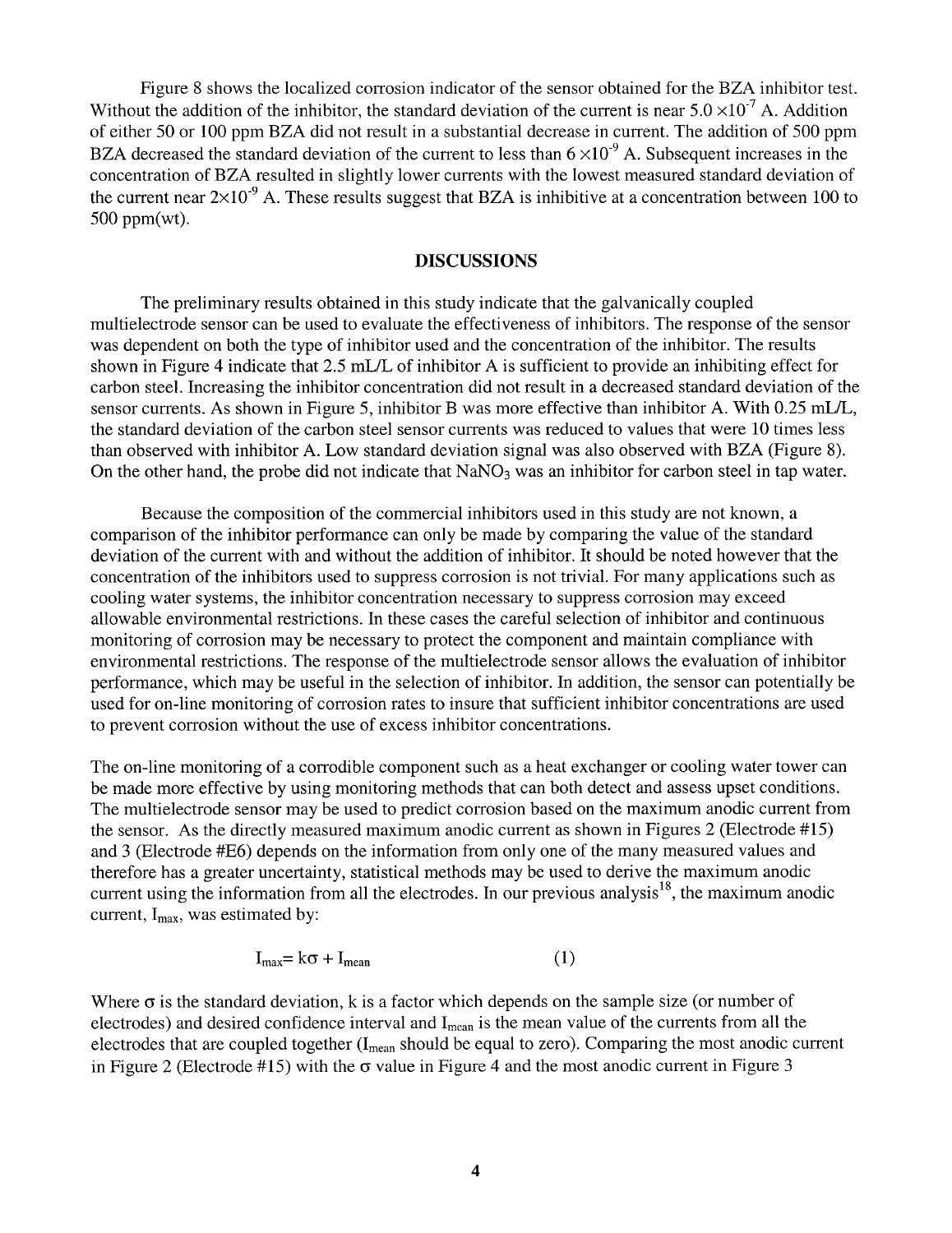(Electrode #E6) with the  $\sigma$  value in Figure 5 at the time the sensor gave the highest corrosion signals, the ratios between the most anodic current and  $\sigma$  are 4.6 and 2.35 respectively. Similarly, the experimental data for Figures 7 and 8 show that the most anodic current to  $\sigma$  ratios are 4.0 and 2.5 respectively. As an estimate, this work uses 3 as the value for k in Eq 1 to determine the maximum anodic current of the sensor:

$$
I_{\text{max}} = 3\sigma \tag{2}
$$

Knowing the maximum anodic current, the localized corrosion penetration rate may be estimated by<sup>18</sup>:

$$
h_{\text{max}} = (f/\epsilon) I_{\text{max}} W_{E} / (FA\rho)
$$
 (3)  

$$
W_{E} = 1/\sum (m_{i}z_{i}/W_{i})
$$
 (4)

Where  $h_{max}$  is the estimated maximum penetration rate (cm/s), f is the non-uniform factor which correct the effect of non-uniform attack on and the roughness of the surface of the most corroded miniature electrode,  $\epsilon$  ( $\epsilon$ <1) is the current distribution factor that represents the fraction of electrons from corrosion that flow to the other electrodes through the coupling circuit,  $W_E$  is the equivalent weight (g/mol), F is Faraday's constant (96485 C/eq), A is the surface area of the electrode  $(cm<sup>2</sup>)$ ,  $\rho$  is the density of the alloy or electrode (g/cm<sup>3</sup>), and m<sub>i</sub>, z<sub>i</sub>, and W<sub>i</sub> are the mass fraction, oxidation state and atomic weight of component i in the electrode alloy, respectively. The values of both f and  $\epsilon$  are dependent on the properties of the sensing electrodes and the corrosion environment. Work is in progress to determine the values of f and  $\varepsilon$ , and to examine the validity of Eq 3. The apparent maximum anodic current densities of the carbon steel sensing electrodes during the evaluation test for the Type A, Type B, Benzotriazole and sodium nitrate inhibitors are calculated, using Eq 2 and the apparent surface area  $(0.1^2\pi/4=0.00785$  $\text{cm}^2$ ), and shown in Figure 9. As shown in Figure 9, the apparent maximum anodic current densities for the freshly polished (with 600-grit paper) carbon steel electrodes in aerated tap water are from  $5x10^{-5}$  to  $2x10^{-4}$  A/cm<sup>2</sup> in the first 20 hours of tests. The apparent maximum anodic current density decreased to  $7x10^{-6}$ ,  $1x10^{-6}$  A/cm<sup>2</sup> and  $1x10^{-6}$  A/cm<sup>2</sup> after the addition of the Type A, Type B and Benzotriazole, respectively. Figure 9 also shows that there was no pronounced change in the apparent maximum anodic current density after the addition of  $NaNO<sub>3</sub>$ . According to Figure 9, the order of effectiveness of the four corrosion inhibitors for carbon steel in cooling water is as follows:

Type B Inhibitor  $\approx$  Benzotriazole > Type A Inhibitor >NaNO<sub>3.</sub>

# **CONCLUSIONS**

The performances of four types of corrosion inhibitors were evaluated for carbon steel in cooling water, using a coupled multielectrode localized corrosion sensor. The localized corrosion sensor provided a rapid real-time indication for the performance of the corrosion inhibitors. The measurement showed that the apparent maximum anodic current densities for the freshly polished carbon steel electrodes were from  $5x10^{-5}$  to  $2x10^{-4}$  A/cm<sup>2</sup> in aerated tap water during the first 20 hours of the tests. Upon the addition of either benzotriazole or a nitrite-based commercial corrosion inhibitor, the apparent maximum anodic current density was rapidly reduced to  $1x10^{-6}$  A/cm<sup>2</sup>.

Possible applications of the sensor include inhibitor selection and on-line monitoring. The differential response of the sensor to both inhibitor type and inhibitor concentration could provide useful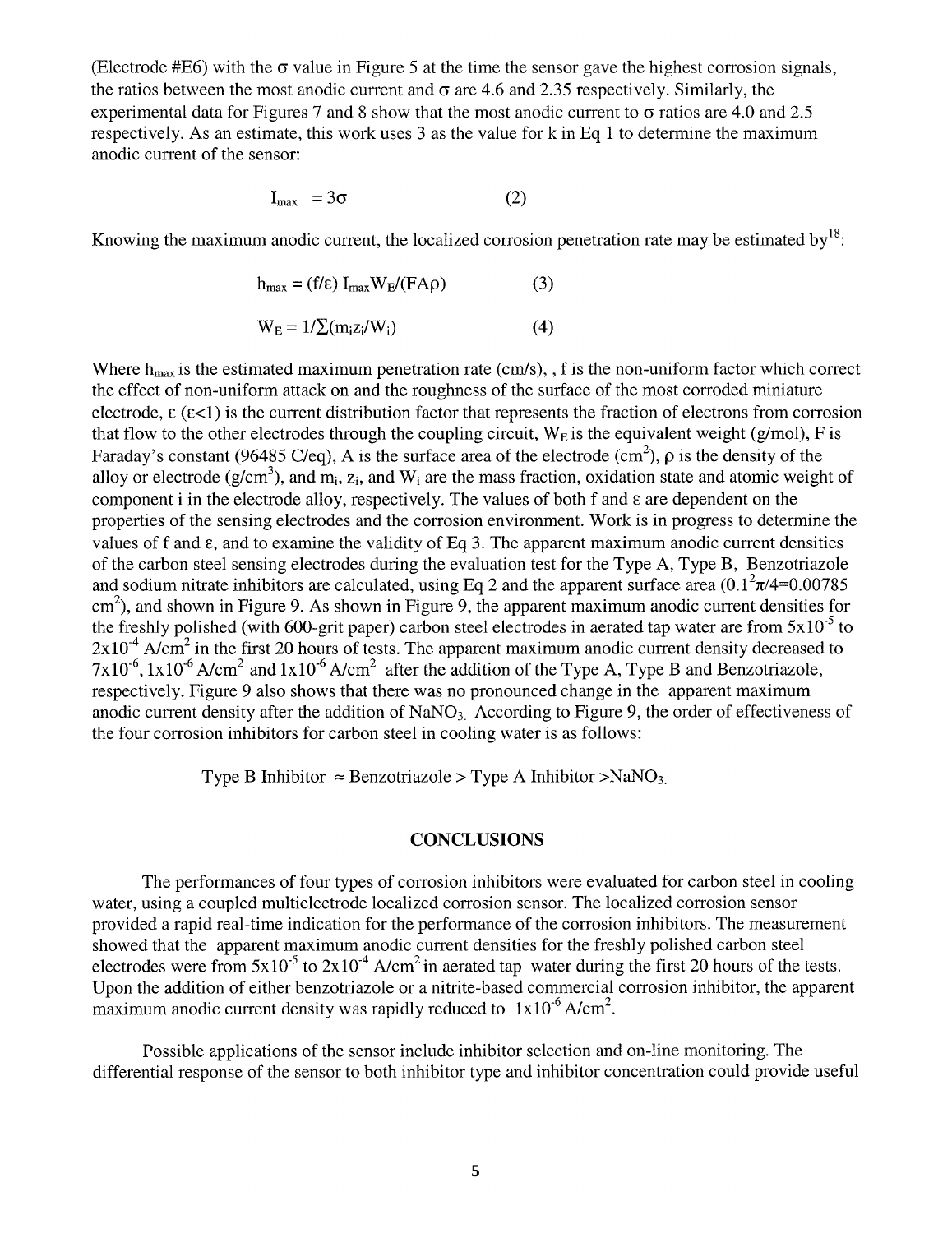information in the selection of inhibitors. The rapid response of the sensor and the quantitative information provided in real-time would be useful for on-line monitoring of components that are not easily inspected. Because the sensor can be constructed using materials identical to the components that require monitoring, the sensor could be used in a wide range of applications

#### **ACKNOWLEDGEMENTS**

The experimental assistance by J. Aaron and technical discussions with O. Moghissi, S. Brossia and N. Sridhar are gratefully appreciated. The financial support for this work is provided by the Advisory Committee for Research of the Southwest Research Institute.

## **REFERENCES**

- ° H.S. Isaacs, U. Bertocci, J. Kruger, and S. Smialowska (Eds), Advances in Localized Corrosion (Houston, TX: NACE International, 1990).
- 2. L. Yang, X. Sun, and F. Steward, "An Electrical Resistance Probe for Monitoring Flow Assisted Corrosion in Simulated Primary Coolant of Nuclear Reactors at 310°C, '' Corrosion/99, Paper No. 459, (Houston, TX: NACE International,1999).
- $3<sub>1</sub>$ C.K. Brown, J.R. Davies, and B.J. Hemblade, "Real Time Metal Loss Internal Monitoring," Corrosion/2000, Paper No. 278, (Houston, TX: NACE International, 2000).
- 4. N. Sridhar, D.S. Dunn, C.S. Brossia, and O.C. Moghissi, "Corrosion Monitoring Techniques for Thermally Driven Wet and Dry Conditions," Corrosion/2000, Paper No. 283, (Houston, TX: NACE International, 2000).
- 5. F. Mansfeld, "The Polarization Resistance Technique for Measuring Corrosion Currents," in Advances in Corrosion Engineering and Technology, M. G. Fontana and R.W. Staehle (Eds), Vol. 6 (New York: Plenum, 1976), Chapter 3.
- 6. F. Mansfeld, "Polarization Resistance Measurements-Today's Status," in Electrochemical Techniques for Corrosion Engineering, R. Baboian Ed, (Houston, TX: NACE International, 1987).
- , A.N. Rothwell, D.A. Eden, and G. Row, "Electrochemical Noise Techniques for Determining Corrosion Rates and Mechanisms," Corrosion/92, Paper No. 223, (Houston, TX: NACE International, 1992).
- 8. J.A. Wharton, B. G. Mellor, R.J.K. Wood, and C.J. Smith, Journal of Electrochem. Society, 147, 9(2000), pp.3294-3301.
- 9. R.G. Kelly, M.E. Inman, and J.L. Hudson, "Analysis of Electrochemical Noise for Type 410 Stainless Steel in Chloride Solutions," in Electrochemical Noise Measurement for Corrosion Applications, J.R. Kearns, J.R. Scully, P.R. Roberge, D.L. Reichert, and J.L. Dawson (Eds.), Special Technical Publication 1277 (Conshohocken, PA: American Society for Testing and Materials, 1996), p. 101.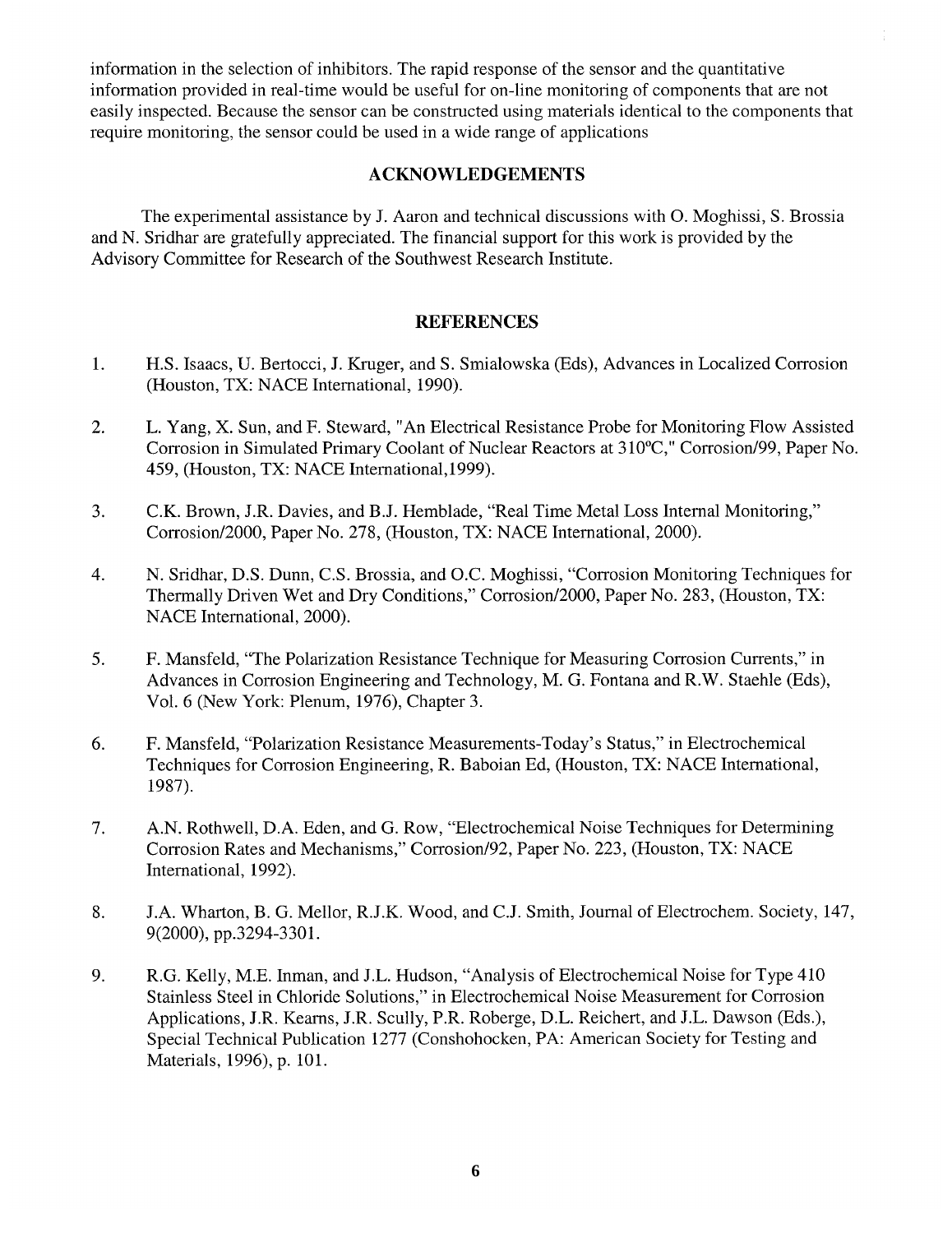- 10. S.T. Pride, J. R. Scully, and J.L. Hudson, "Analysis of Electrochemical Noise from Metalstable Pitting in Aluminum, Aged A1-2%Cu, and AA 2024-T3," in Electrochemical Noise Measurement for Corrosion Applications, J.R. Kearns, J.R. Scully, P.R. Roberge, D.L. Reichert, and J.L. Dawson (Eds.), Special Technical Publication 1277 (Conshohocken, PA: American Society for Testing and Materials, 1996), p. 307.
- 11. B. Yang, "A Novel Method for On-line Determination of Underdeposit Corrosion Rate in Cooling Water Systems," Corrosion/94, Paper No. 335, (Houston, TX: NACE International, 1994).
- 12. B. Yang, "Localized Corrosion Monitoring in Cooling Water Systems," Corrosion/95, Paper No. 541, (Houston, TX: NACE International, 1995).
- 13. B. Yang, "Minimizing Localized Corrosion Via New Chemical Treatment and Performance Based Treatment Optimization and Control," Corrosion/99, Paper No. 307, (Houston, TX: NACE International, 1999).
- 14. B. Yang, "Real-time Localized Corrosion Monitoring in Refinery Cooling Water Systems," Corrosion/98, Paper No. 595, (Houston, TX: NACE International, 1998).
- 15. L. Yang, N. Sridhar, and O. Pensado, "Development of a Multielectrode Array Sensor for Monitoring Localized Corrosion," Presented at the 199<sup>th</sup> Meeting of the Electrochemical Society, Extended Abstract Volume I (Pennington, NJ: The Electrochemical Society, 2001), Abstract #182.
- 16. Y. J. Tan, "Wire Beam Electrode: A New Tool for Studying Localized Corrosion and Other Inheterogeinity Electrochemical Processes," Corrosion Science, 41, (1999), pp.226-247.
- 17. Y.J. Tan, S. Bailey, B. Kinsella, and A. Lowe, "Mapping Corrosion Kinetics Using the Wire Beam Electrode in Conjunction with Electrochemical Noise Resistance Measurements," J. of Electrochem. Soc., 147, 2(2000), pp. 530-539.
- 18. L. Yang, N. Sridhar, O. Pensado, and D. Dunn, "An In-situ Galvanically Coupled Multielectrode Array Sensor for Localized Corrosion," Submitted to Corrosion (2002).
- 19. Z. Szklarska-Smialowska, Pitting Corrosion of Metals (Houston, TX: NACE International, 1986).
- 20. J.E. Hoots, B.E. Morarty, B.F. Pesigan, and J.P. Rasimas, "Latest Methods of Performance Optimization and Control in Cooling Water," Corrosion/2001, Paper No. 01448, (Houston, TX: NACE International, 2001).
- 21. San Antonio Water System, Annual Water Quality Report (San Antonio, TX: San Antonio Water System, 2000).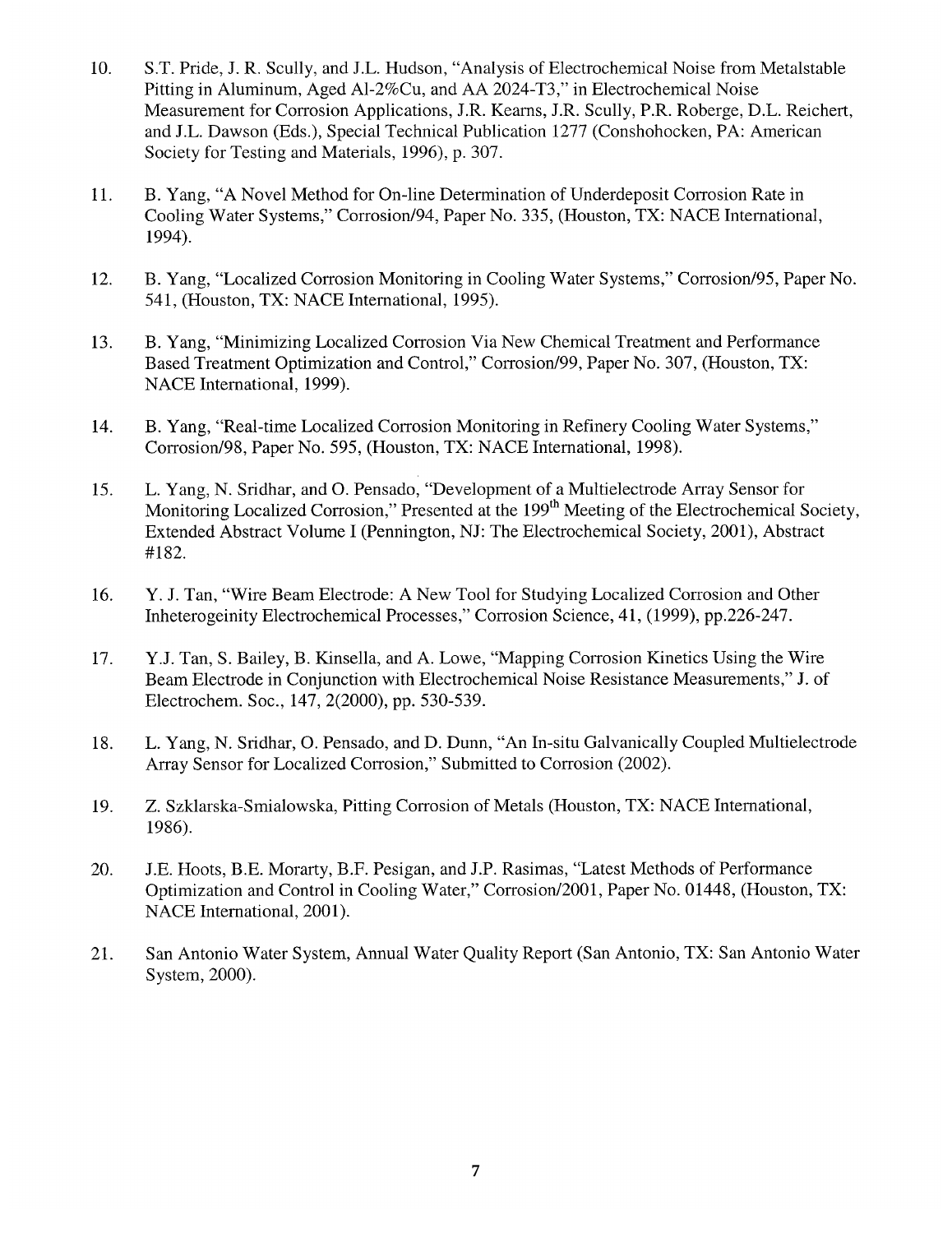| ╯<br>Substance                          | Concentration Range (ppm) |
|-----------------------------------------|---------------------------|
| Calcium                                 | $74 - 102$                |
| Chloride                                | $18 - 25$                 |
| Magnesium                               | $5 - 16$                  |
| Sodium                                  | $10 - 15$                 |
| Sulfate                                 | $21 - 29$                 |
| Total Hardness (As Calcium Carbonate)   | $236 - 258$               |
| Total Alkalinity (As Calcium Carbonate) | $202 - 252$               |
| <b>Total Dissolved Solids</b>           | $268 - 317$               |
| Nitrate                                 | $1.53 - 1.94$             |
| Fluoride                                | $0.1 - 0.3$               |

 $\sim$ 

 $\hat{\mathcal{A}}$ 

Table 1 Typical Concentration Ranges of Substances in San Antonio Tap Water<sup>21</sup>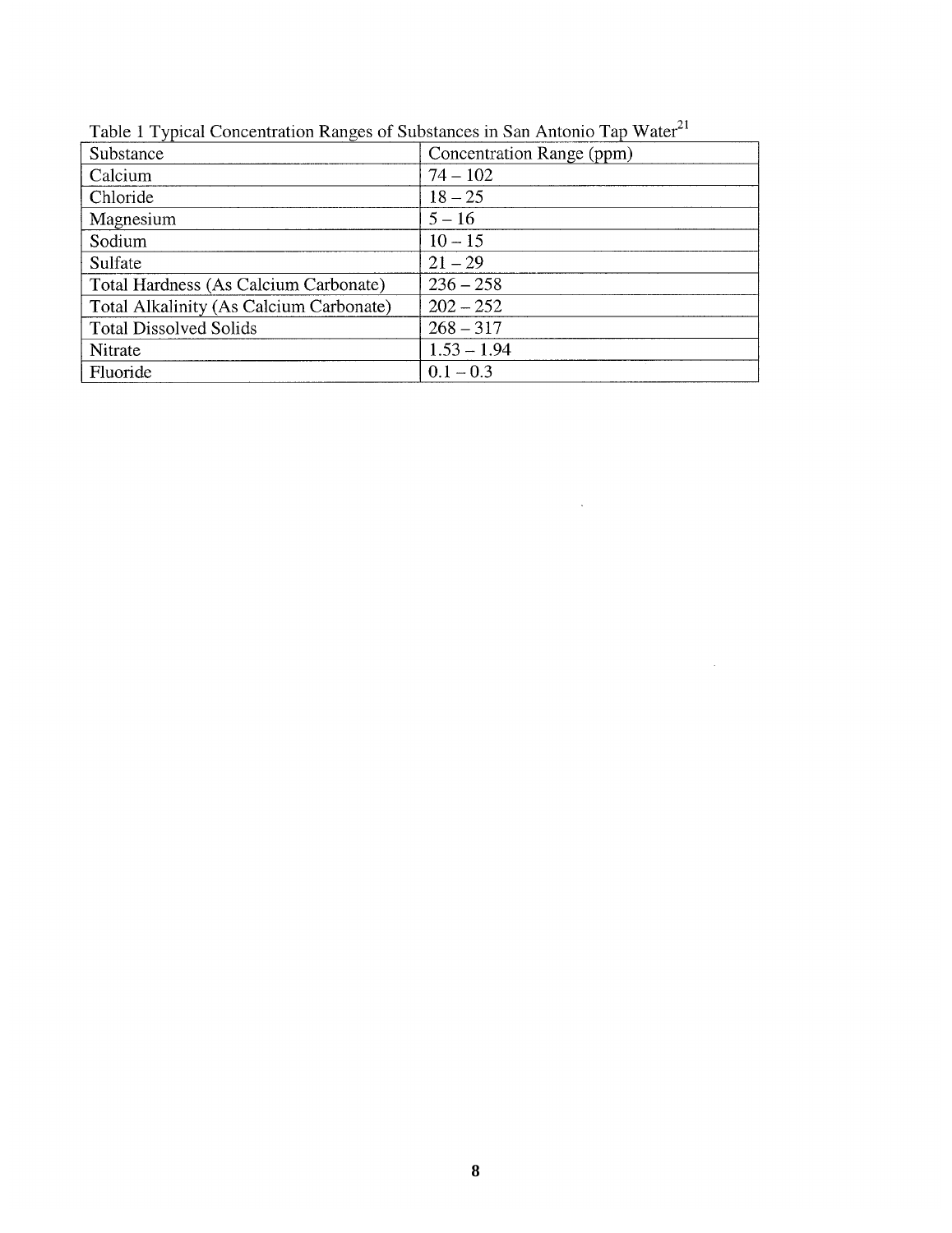

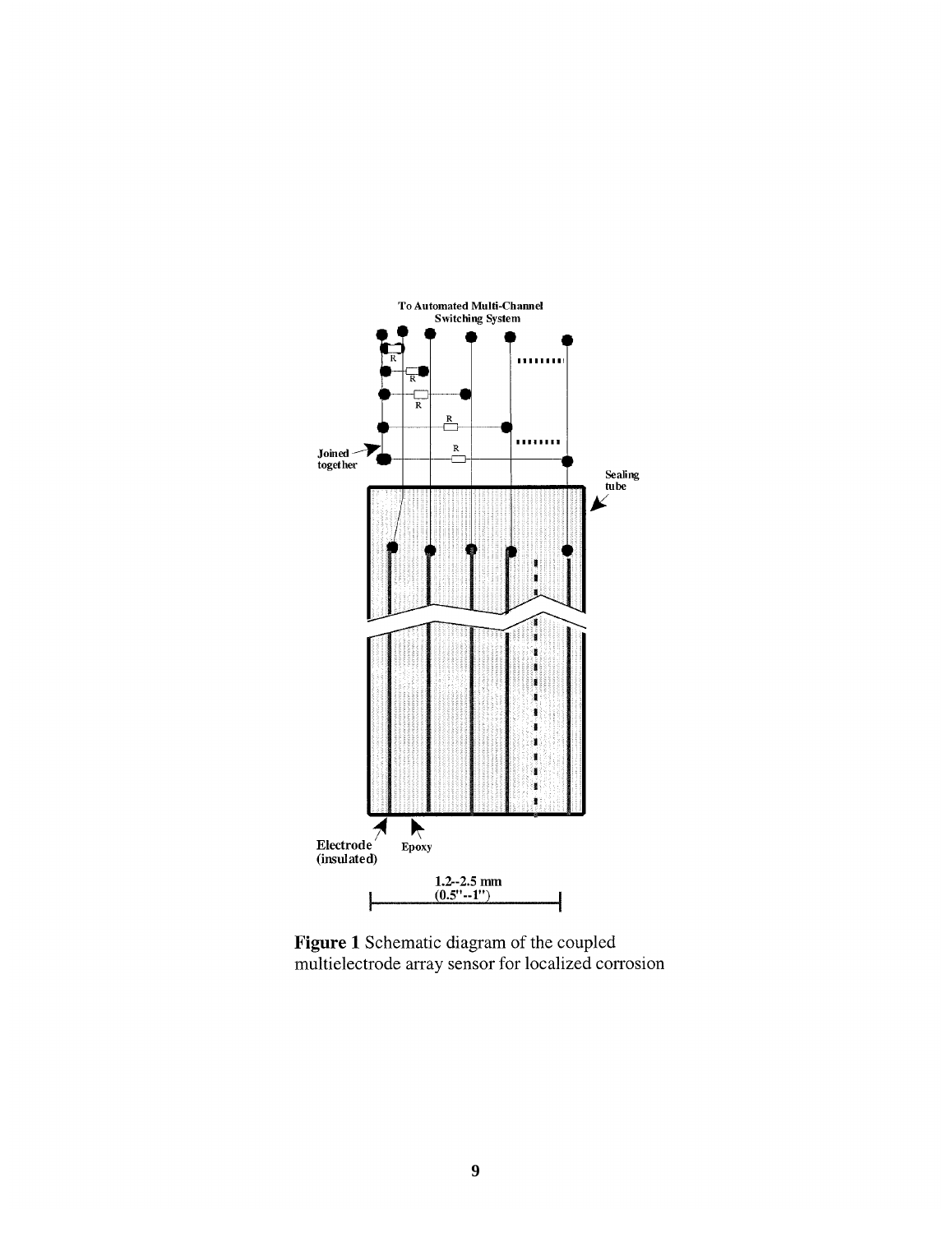

Figure 2 The response of the currents measured from a 24-electrode carbon steel sensor to the changes in chemical environments and the addition of the Type A commercial inhibitor.

Note: The legend shows the electrode numbers of the sensor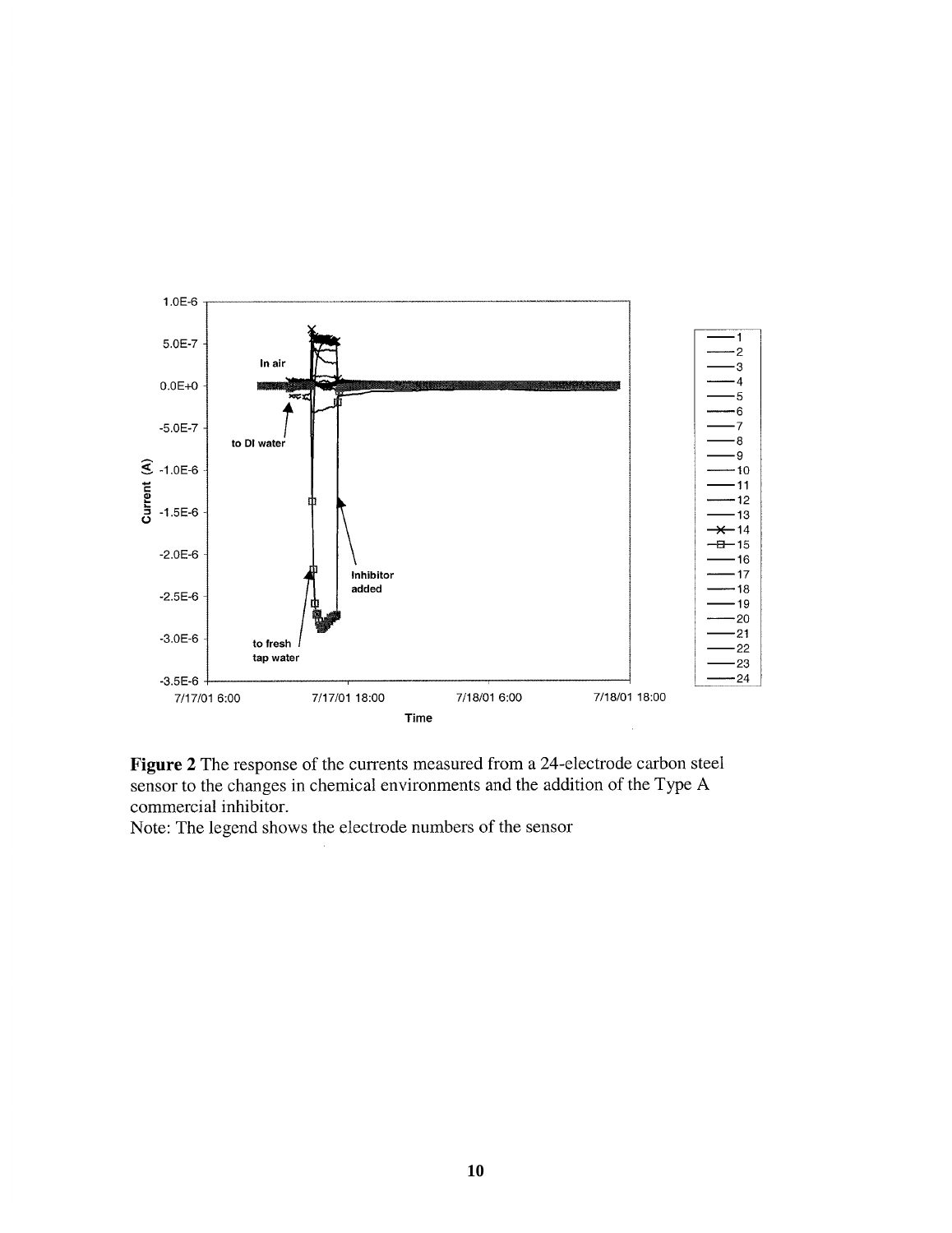

Figure 3 The response of the currents measured from an eight-electrode sensor to the addition of the Type B commercial inhibitor.

Note: The legend shows the electrode numbers of the sensor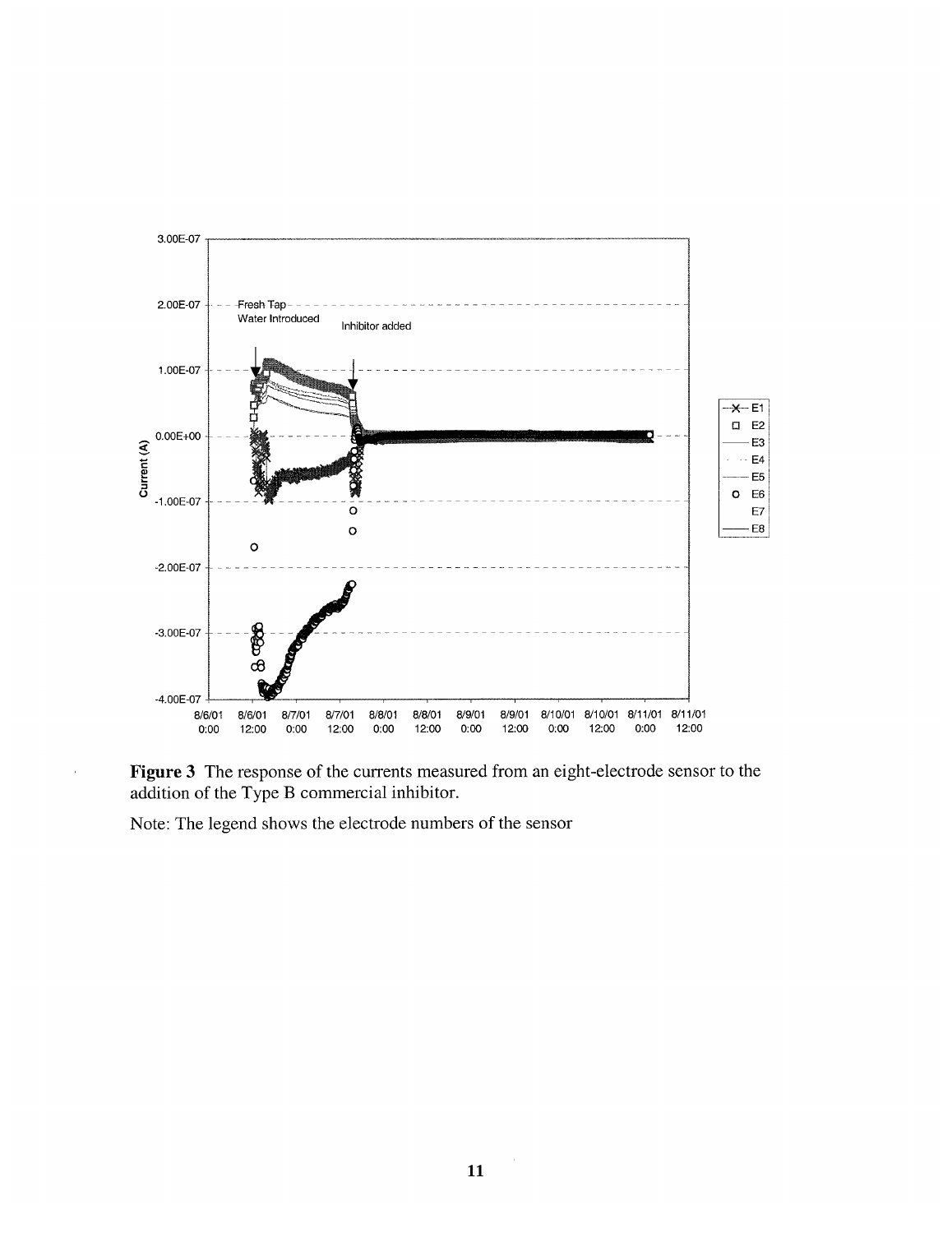

Figure 4 The response of the standard deviation of the 24 currents as shown in Figure 2 to the changes in chemical environments and the addition of the Type A commercial inhibitor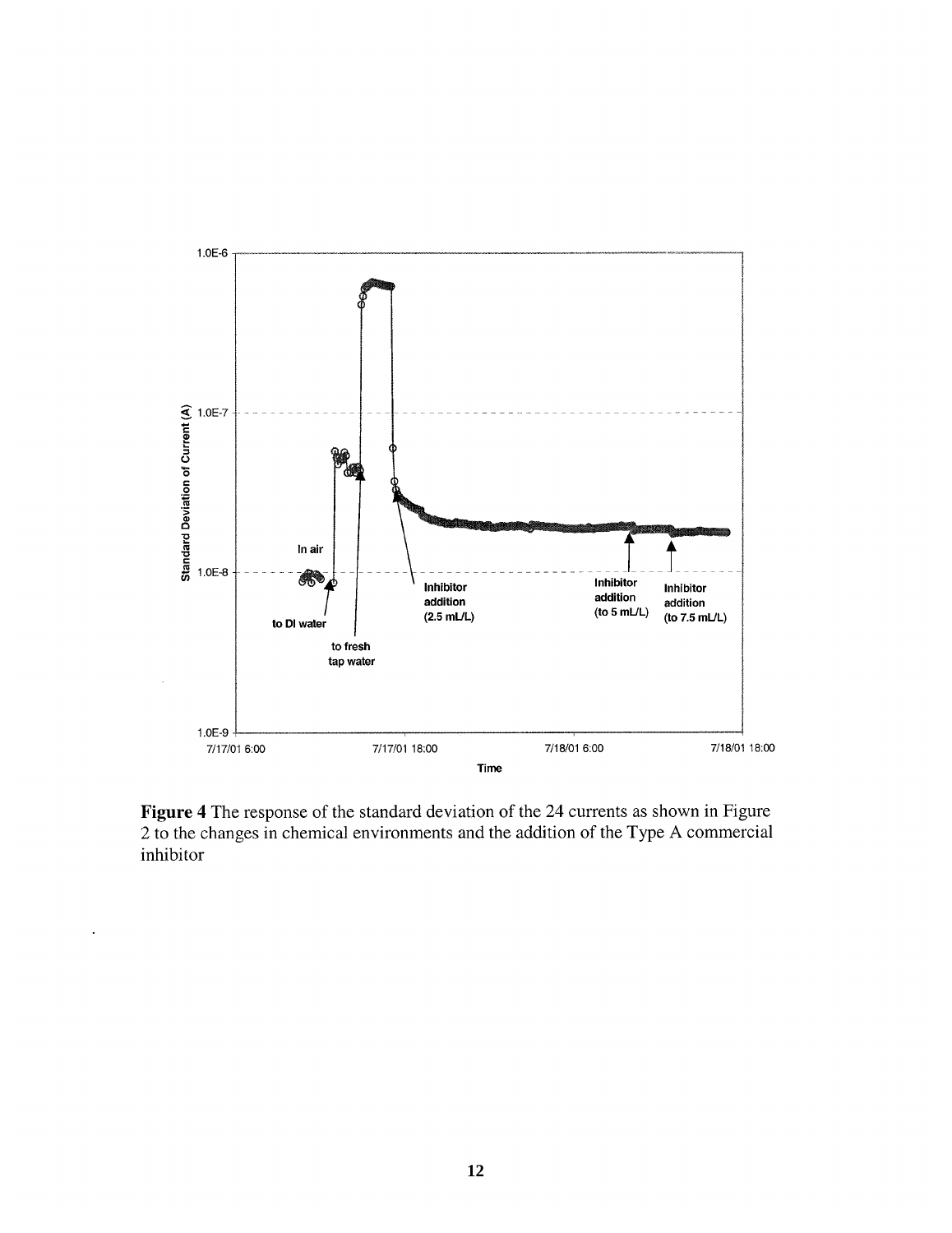

**Figure 5 The response of the standard deviation of the eight currents as shown in Figure 3 to the addition of the Type B commercial inhibitor.**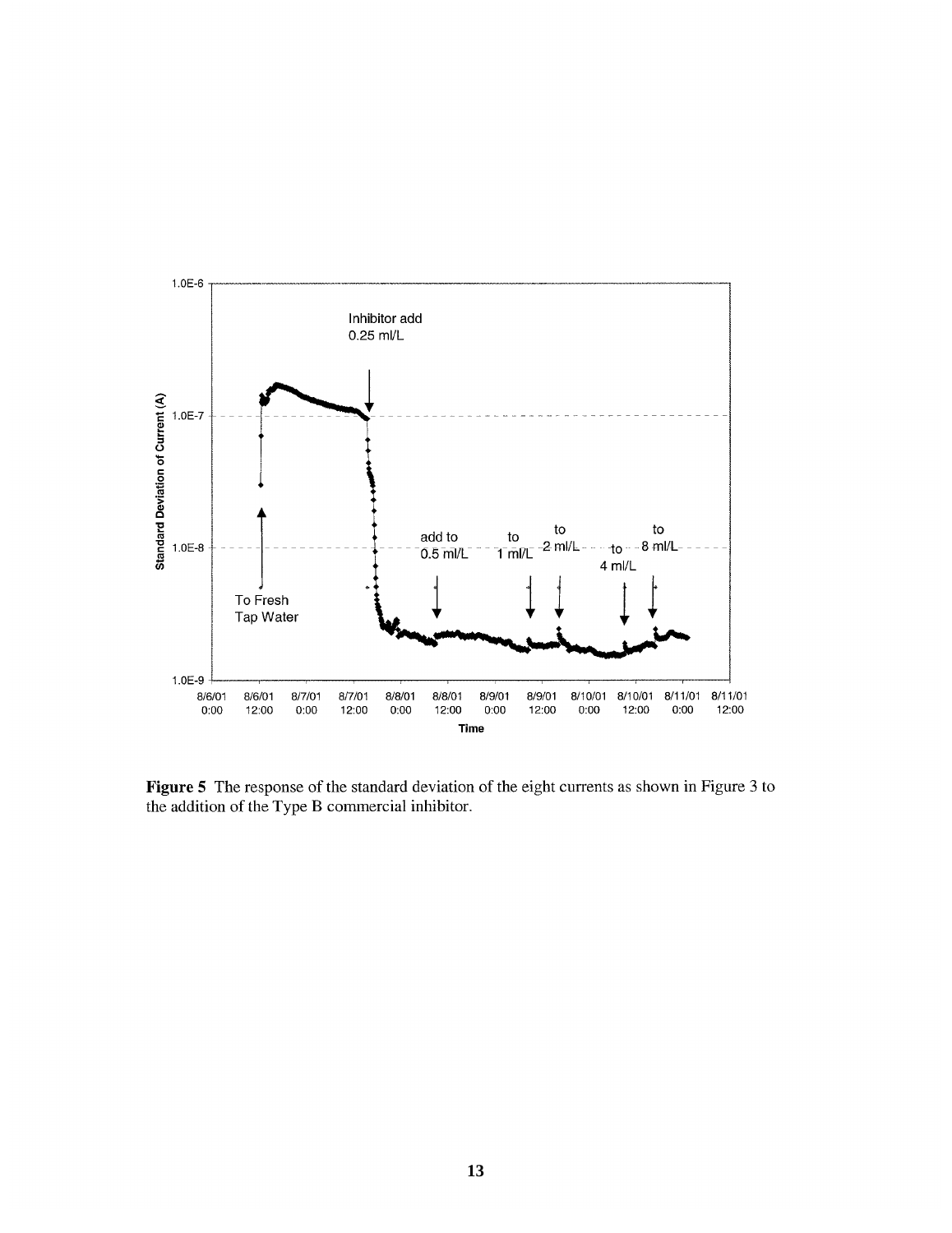

Figure 6 The response of the standard deviation of the 24-electrode sensor to the step changes of the concentration of Type A commercial inhibitor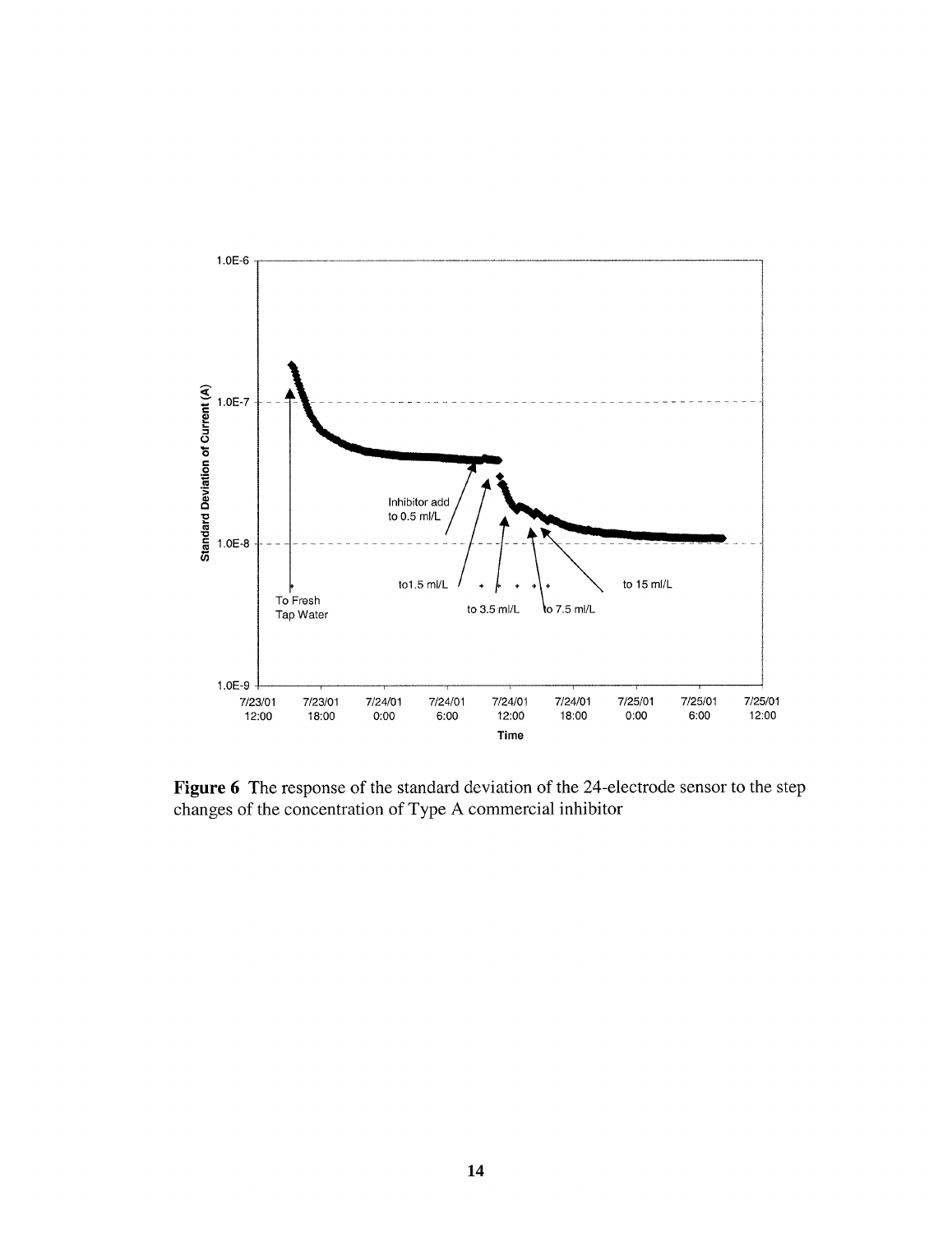

Figure 7 The response of the standard deviation of the currents measured from a 24-electrode sensor to the addition of the  $NaNO<sub>3</sub>$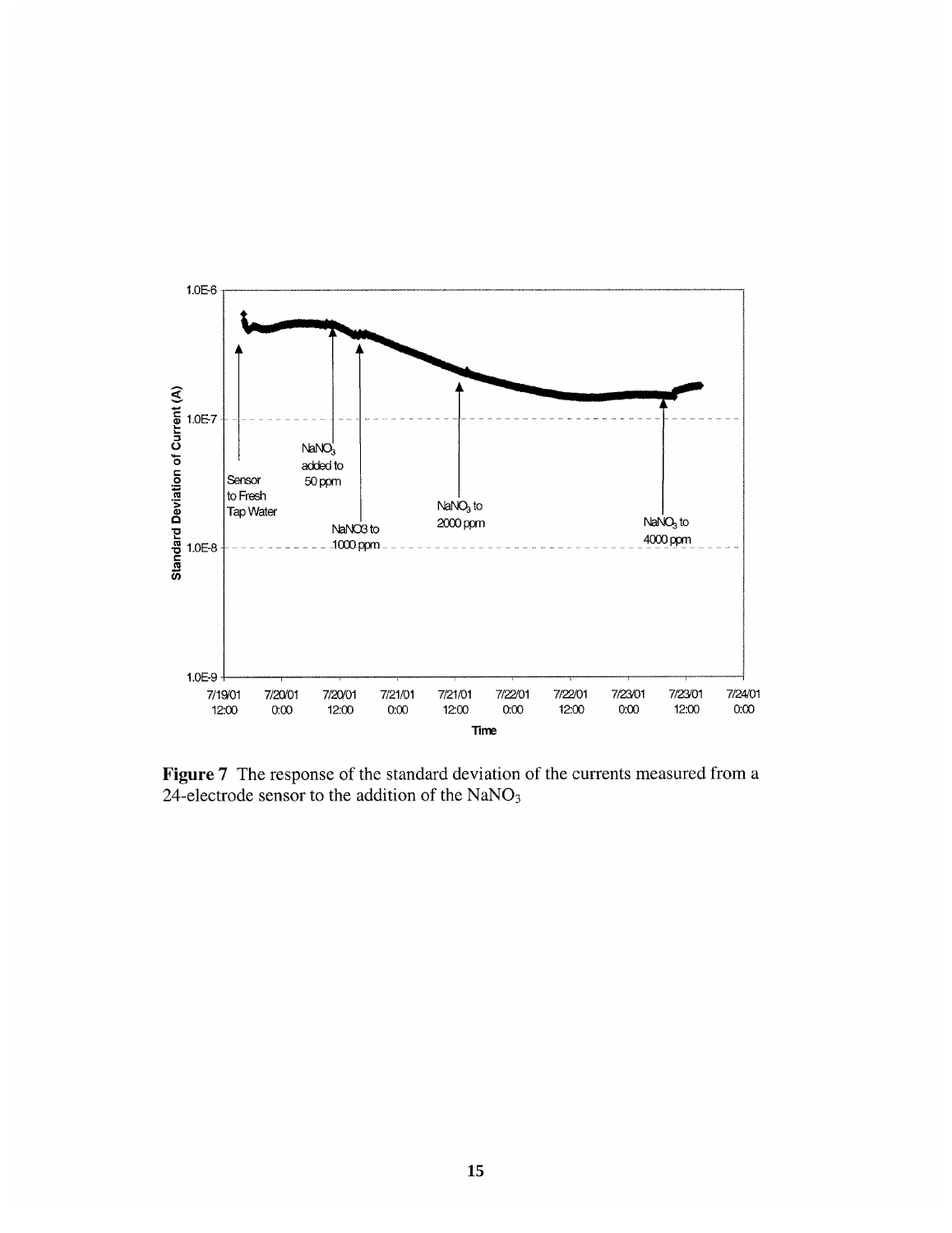

Figure 8 The response of the standard deviation of the currents measured from an eight-electrode sensor to the addition of the benzotriazole (BZA)